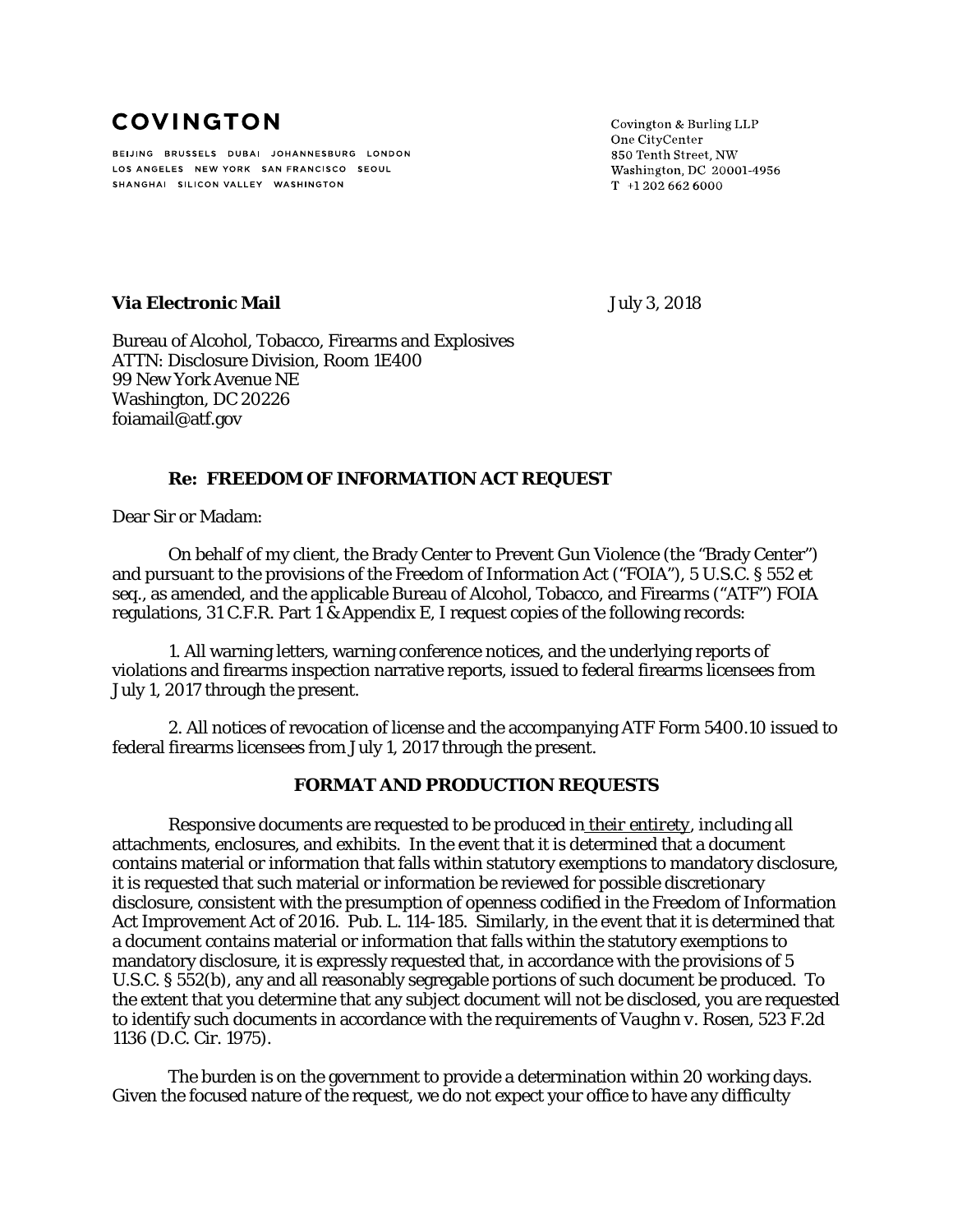#### **COVINGTON**

Bureau of Alcohol, Tobacco, Firearms and Explosives July 3, 2018 Page 2

meeting the statutory deadlines. But in the event your office will be unable to meet the deadline, we are willing to discuss an appropriate schedule for rolling productions. To the extent you have any questions after reviewing our request, do not hesitate to contact undersigned counsel.

#### **FEE WAIVER REQUEST**

Pursuant to 31 C.F.R. § 1.7(d), the Brady Center to Prevent Gun Violence requests a fee waiver. "Fees *shall* be waived or reduced by this official when it is determined, based upon the submission of the requester, that a waiver or reduction of the fees is in the public interest because furnishing the information is likely to contribute significantly to public understanding of the operations or activities of the government and is not primarily in the commercial interest of the requester." 31 C.F.R. § 1.7(d)(1) (emphasis added). Thus, the ATF must waive or reduce the Brady Center's fees because it has no commercial interest in the requested information and, instead, requests this information to educate the public at large regarding the ATF's operations and activities to share information about guns used in criminal activity with other organizations throughout the country. *See id*.

The Brady Center is a 501(c)(3) non-profit corporation dedicated to creating a safer America by dramatically reducing gun violence. Its innovative strategy centers on keeping guns out of the wrong hands through three impact-driven, broadly engaging campaigns: (1) working to expand life-saving Brady background checks to all gun sales; (2) stopping the flow of crime guns that enable and worsen gun violence, including those sold by "bad apple" gun dealers; and (3) leading a new national conversation and changing social norms around the real dangers of guns in the home, to prevent the homicides, suicides, and unintentional shootings that happen every day as a result. The requested information will be used to educate the public and further these goals.

This firm and the undersigned will be responsible for the reasonable cost of locating and reproducing the requested documents to the extent required by your regulations and not otherwise waived. If such cost will exceed \$250, please contact us before incurring such cost.

Please direct all correspondence related to this request to:

Kevin Barnett Covington & Burling LLP One CityCenter 850 Tenth Street NW Washington, D.C. 20001 kbarnett@cov.com 202-662-5430